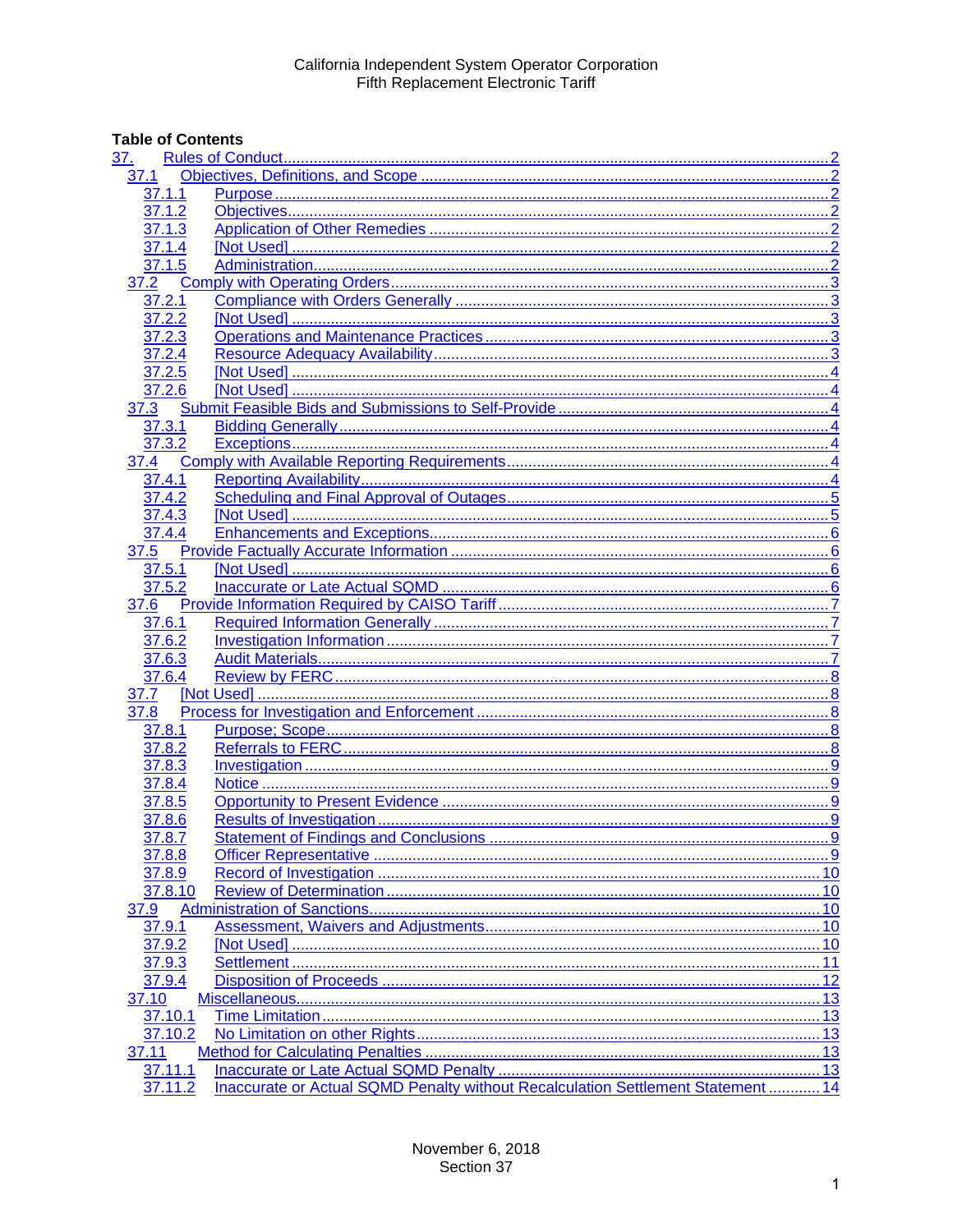#### <span id="page-1-0"></span>**37. Rules of Conduct**

#### <span id="page-1-1"></span>**37.1 Objectives, Definitions, and Scope**

#### <span id="page-1-2"></span>**37.1.1 Purpose**

Section 37 sets forth the guiding principles for participation in the markets administered by the CAISO. The specified Rules of Conduct are intended to provide fair notice to Market Participants of the conduct expected of them, to provide an environment in which all parties may participate on a fair and equal basis, to redress instances of gaming and other instances of anticompetitive behavior, and thereby to foster confidence of Market Participants, ratepayers and the general public in the proper functioning of the CAISO markets.

#### <span id="page-1-3"></span>**37.1.2 Objectives**

The objectives of this CAISO Tariff are to:

- (a) Provide clear Rules of Conduct specifying the behavior expected of Market Participants; and
- (b) Establish in advance the Sanctions and other potential consequences for violation of the specified Rules of Conduct.

#### <span id="page-1-4"></span>**37.1.3 Application of Other Remedies**

The activities and remedies authorized under this Section 37 are in addition to any other actions or relief that may be available to the CAISO elsewhere in the CAISO Tariff or under law, regulation or order. Nothing in this Section 37 limits or should be construed to limit the right of the CAISO to take action or seek relief otherwise available to it, and such action or relief may be pursued in addition to the action or relief specified in this Section 37.

#### <span id="page-1-5"></span>**37.1.4 [Not Used]**

#### <span id="page-1-6"></span>**37.1.5 Administration**

The CAISO shall administer the following Rules of Conduct specified herein: Section 37.4.1, Section 37.4.2, Section 37.4.3, Section 37.5.2, Section 37.6.1, Section 37.6.2, and Section 37.6.3. FERC shall administer the following Rules of Conduct specified herein: Section 37.2.1, Section 37.2.3, Section 37.2.4, and Section 37.3.1.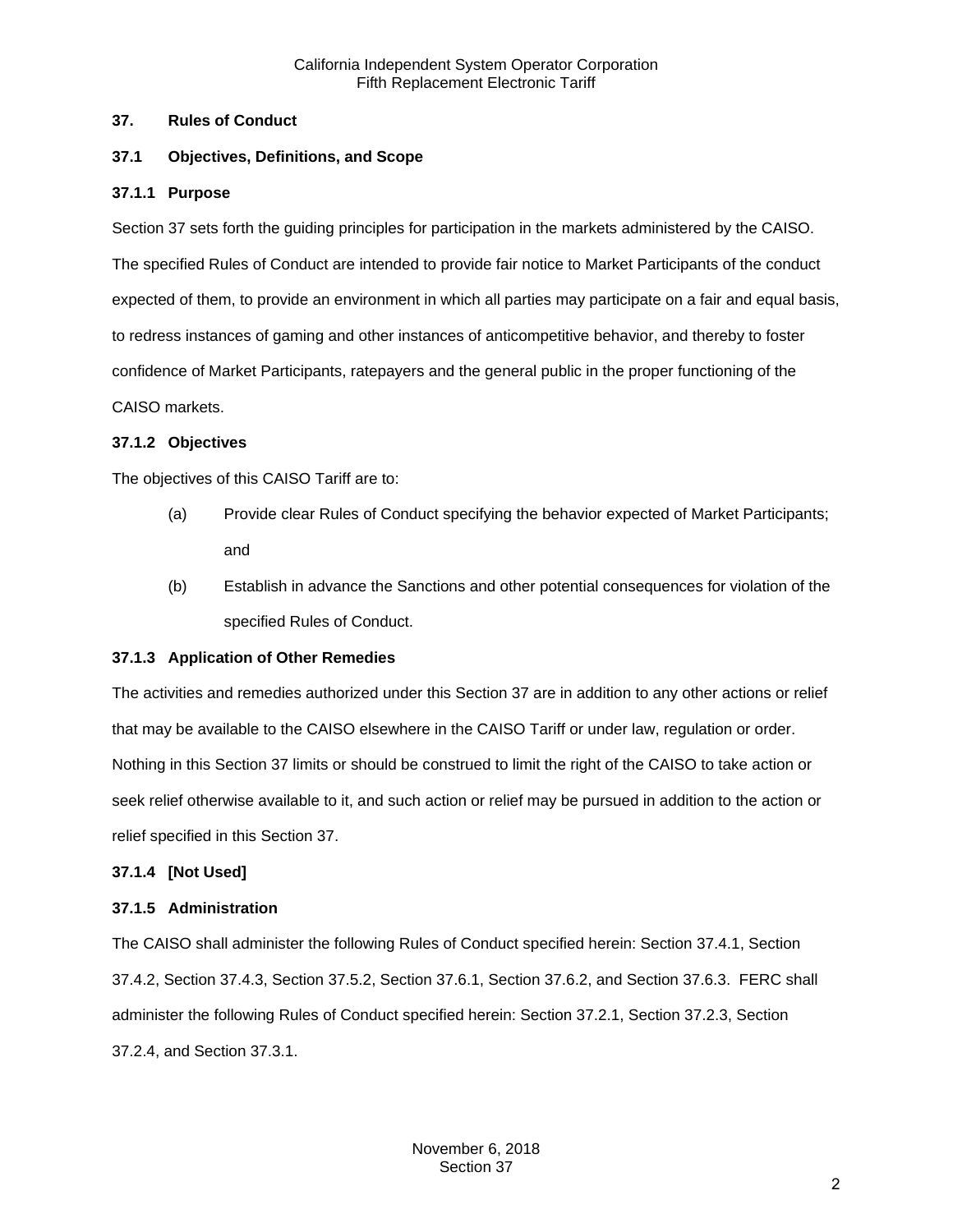# <span id="page-2-0"></span>**37.2 Comply with Operating Instructions**

## <span id="page-2-1"></span>**37.2.1 Compliance with Orders Generally**

## **37.2.1.1 Expected Conduct**

Market Participants must comply with Operating Instructions issued by the CAISO as authorized under the CAISO Tariff. Deviation from an ADS Dispatch Instruction shall not constitute a violation of this Section 37.2.1.1. A Market Participant's failure to obey an Operating Instruction containing multiple instructions to address a specific operating condition will result in a single violation of Section 37.2. If some limitation prevents the Market Participant from fulfilling the action requested by the CAISO then the Market Participant must promptly and directly communicate the nature of any such limitation to the CAISO, pursuant to Section 4.2.1.

## **37.2.1.2 [Not Used]**

# <span id="page-2-2"></span>**37.2.2 [Not Used]**

**37.2.2.1 [Not Used]**

**37.2.2.2 [Not Used]**

## <span id="page-2-3"></span>**37.2.3 Operations and Maintenance Practices**

# **37.2.3.1 Expected Conduct**

Market Participants shall undertake such operating and maintenance practices as necessary to avoid contributing to a major Outage or prolonging response time to a major Outage. For the purposes of this Section 37.2.3.1, a major Outage is an Outage that affects at least ten (10) percent of the Load served by the Distribution System of a UDC or any Outage that results in major damage to the CAISO Controlled Grid or to the health and safety of personnel.

## **37.2.3.2 [Not Used]**

## <span id="page-2-4"></span>**37.2.4 Resource Adequacy Availability**

## **37.2.4.1 Expected Conduct**

Subject to Section 40, a Market Participant shall start a Generating Unit listed as a Resource Adequacy Resource and bring it on-line and/or available consistent with a DAM or RUC commitment or Real-Time Dispatch Instructions and once started up, shall not shut down a Generating Unit listed as a Resource Adequacy Resource in a manner that is inconsistent with a DAM or RUC commitment or Real-Time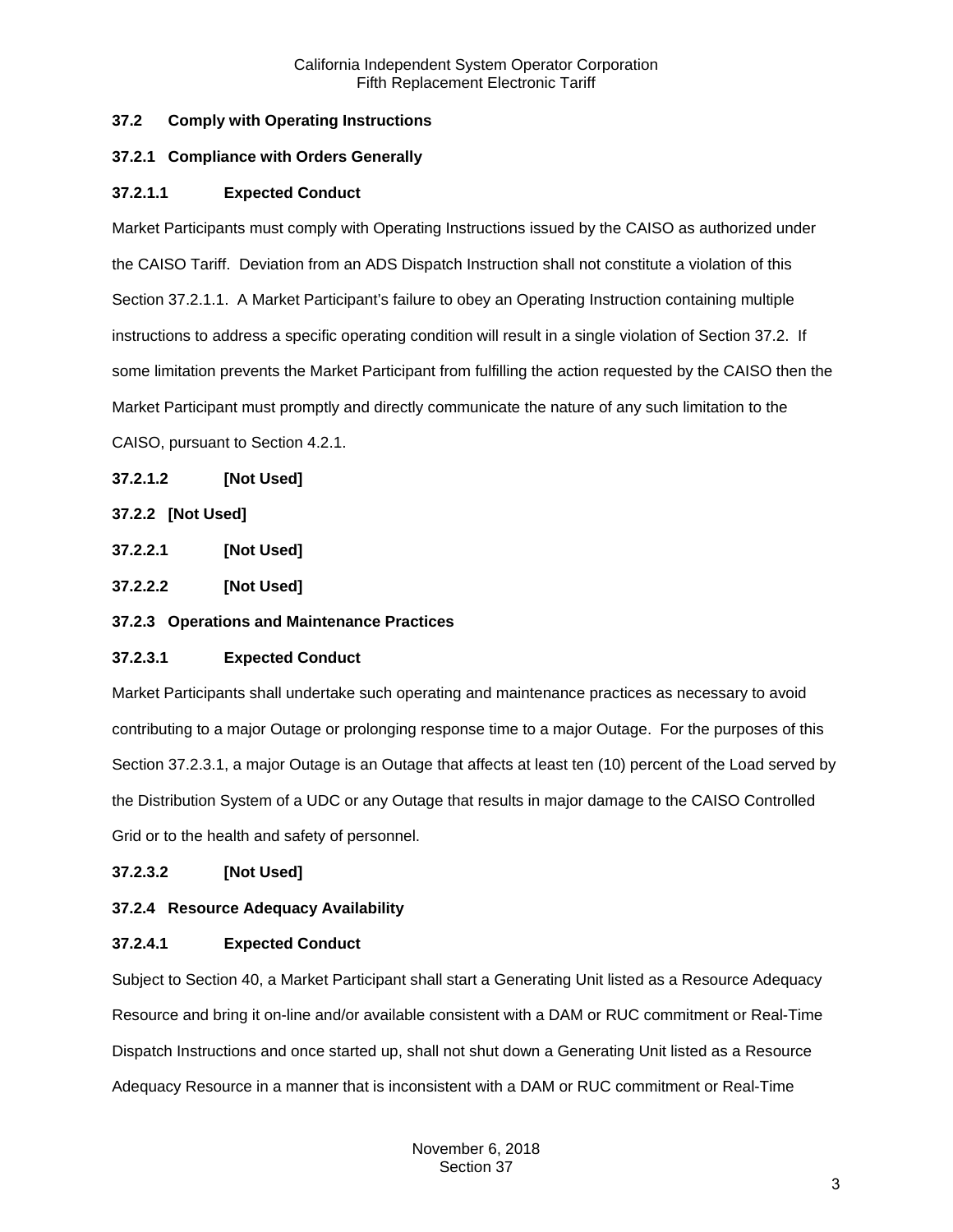Dispatch Instructions, unless the CAISO releases the Generating Unit after the RUC process is completed, or a derate or Outage prevents the Generating Unit from being on-line and available.

# **37.2.4.2 [Not Used]**

## <span id="page-3-0"></span>**37.2.5 [Not Used]**

- <span id="page-3-1"></span>**37.2.6 [Not Used]**
- <span id="page-3-2"></span>**37.3 Submit Feasible Bids and Submissions to Self-Provide**

# <span id="page-3-3"></span>**37.3.1 Bidding Generally**

# **37.3.1.1 Expected Conduct**

Market Participants must submit Bids for Energy, RUC Capacity and Ancillary Services and Submissions to Self-Provide an Ancillary Service from resources that are reasonably expected to be available and capable of performing at the levels specified in the Bid, and to remain available and capable of so performing based on all information that is known to the Market Participant or should have been known to the Market Participant at the time of submission. Intertie Schedules in the RTM for import or export Energy are not subject to the foregoing requirement, but failure to deliver on such Intertie Schedules in the RTM can be subject to referral by DMM under Section 11.1, Appendix P.

## **37.3.2.1 [Not Used]**

## <span id="page-3-4"></span>**37.3.2 Exceptions**

The submission of a Bid or of a Submission to Self-Provide Ancillary Services that causes, or that the CAISO expects to cause Congestion shall not, by itself, constitute a violation of Section 37.3.1.

# <span id="page-3-5"></span>**37.4 Comply with Available Reporting Requirements**

## <span id="page-3-6"></span>**37.4.1 Reporting Availability**

# **37.4.1.1 Expected Conduct**

A Market Participant shall notify the CAISO Control Center of any Outage reportable pursuant to Section 9.3.10.3.1 of a Generating Unit subject to Section 4.6 within sixty (60) minutes after the Outage is discovered.

## **37.4.1.2 Sanctions**

A "violation" for purposes of this Section shall mean each failure to notify the CAISO Control Center about an Outage of a Generating Unit within sixty (60) minutes after the Outage is discovered, as required by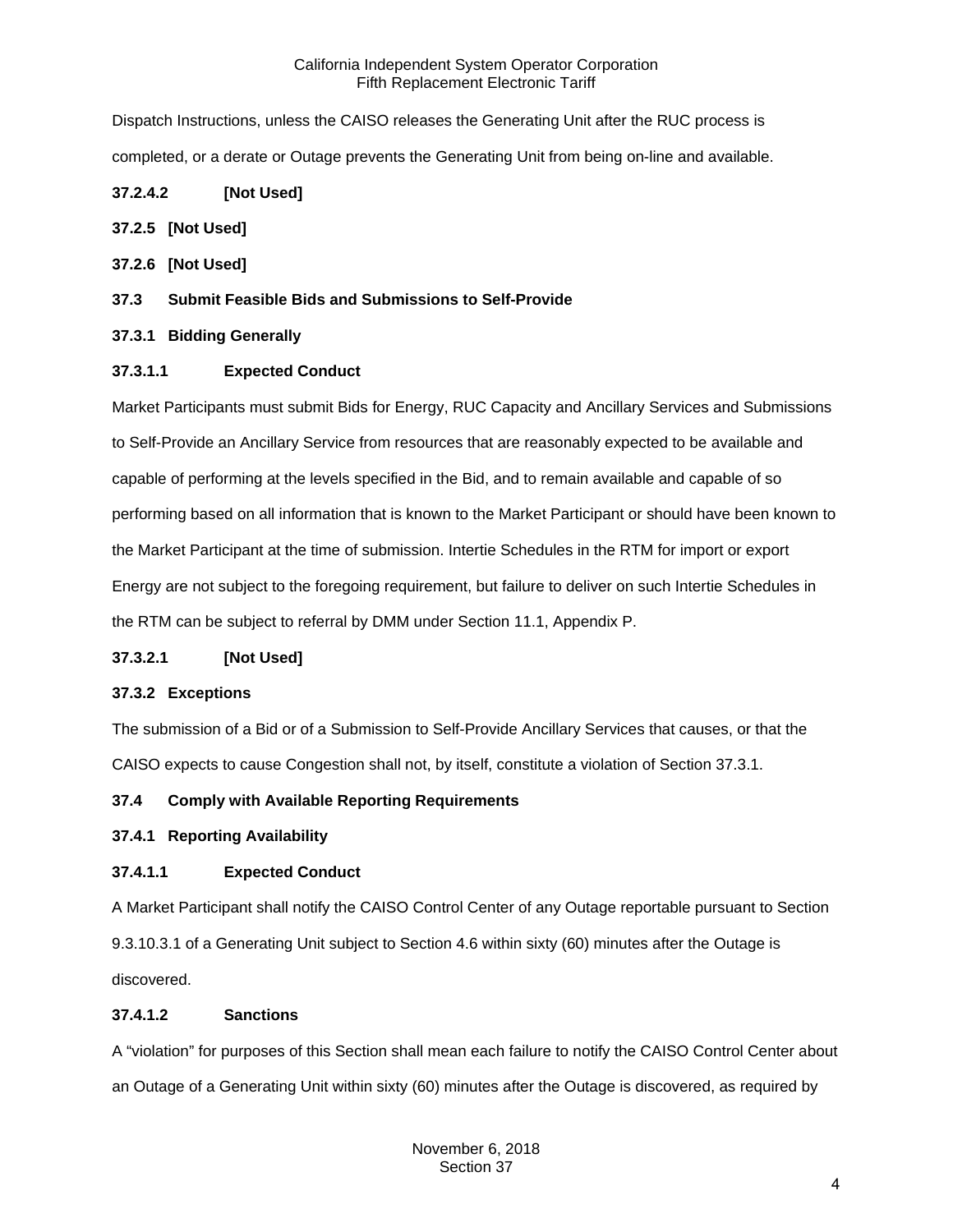Section 37.4.1, except that (a) for each Generating Unit, the first such failure in a calendar month shall not constitute a violation, and (b) for each Generating Unit, multiple failures in the same calendar day shall constitute a single violation. The Sanctions for a violation of Section 37.4.1 shall be as follows:

- (a) for each Generating Unit that is the subject of a violation, the Sanction for the first violation in a calendar month shall be a warning letter;
- (b) for each Generating Unit that is the subject of a violation, the Sanction for the second and subsequent violations in a calendar month will be a financial penalty, as follows:
	- (i) if the Generating Unit has not been the subject of a financial penalty for a previous violation within twelve (12) months of the instant violation, the Sanction will be \$1,000;
	- (ii) if the Generating Unit has been the subject of one financial penalty for a previous violation within twelve (12) months of the instant violation, the Sanction will be \$2,000;
	- (iii) if the Generating Unit has been the subject of two or more financial penalties for previous violations within twelve (12) months of the instant violation, the Sanction will be \$5,000.

# <span id="page-4-0"></span>**37.4.2 Scheduling and Final Approval of Outages**

# **37.4.2.1 Expected Conduct**

A Market Participant shall not undertake an Outage except as approved by the CAISO in accordance with Section 9.3.2, Section 9.3.9, and Section 9.3.6.7. A Market Participant shall not commence any Outage without obtaining final approval from the CAISO Control Center in accordance with Sections 9.3.9 and 9.3.10.

# **37.4.2.2 Sanctions**

The Sanctions for a violation of Section 37.4.2 shall be as follows: for the first violation within a rolling twelve (12) month period, \$5,000; for subsequent violations within a rolling twelve (12) month period, \$10,000. A "violation" shall mean each Outage undertaken for which all required approvals were not obtained.

# <span id="page-4-1"></span>**37.4.3 [Not Used]**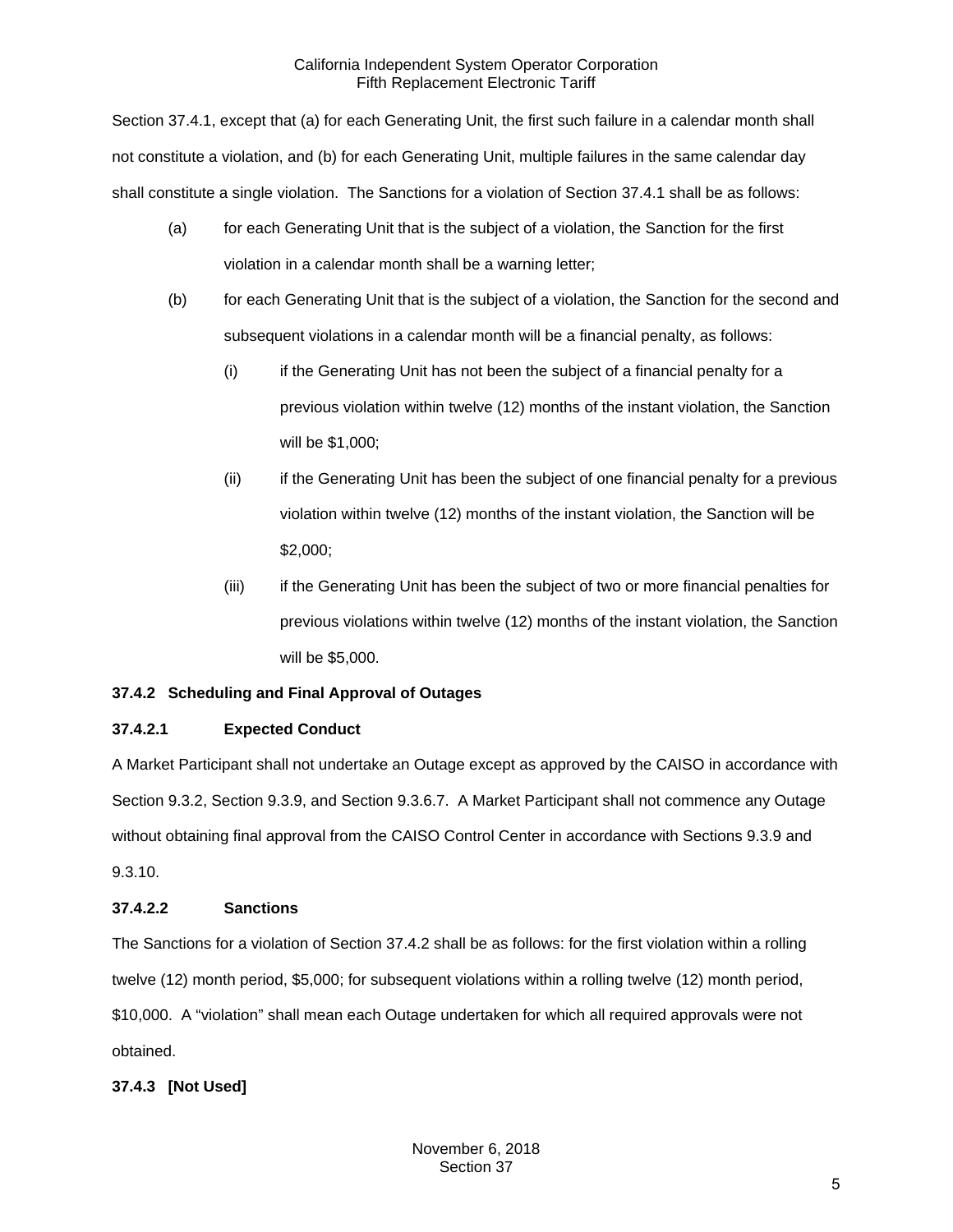## <span id="page-5-0"></span>**37.4.4 Enhancements and Exceptions**

Except as otherwise specifically provided, penalty amounts shall be tripled for any violation of Section 37.4.1 through Section 37.4.3 that occurs during a CAISO System Emergency. Violations of the above rules that result in circumstances in which an Uninstructed Deviation Penalty under Section 11.23 is assessed shall not be subject to Sanction under this Section. 37.4.

#### <span id="page-5-1"></span>**37.5 Provide Factually Accurate Information**

#### <span id="page-5-2"></span>**37.5.1 [Not Used]**

#### <span id="page-5-3"></span>**37.5.2 Inaccurate or Late Actual SQMD**

#### **37.5.2.1 Expected Conduct**

Scheduling Coordinators representing Scheduling Coordinator Metered Entities shall provide complete and accurate Settlement Quality Meter Data for each Trading Hour and shall correct any errors in such data no later than forty-eight (48) Business Days after the Trading Day (T+48B). Failure either to submit complete and accurate Actual Settlement Quality Meter Data or to replace Estimated Settlement Quality Meter Data with complete and accurate Actual Settlement Quality Meter Data by T+48B is late Actual Settlement Quality Meter Data and shall be a violation of this rule. The failure to provide complete and accurate Actual Settlement Quality Meter Data, as required by Section 10.3.6 that causes an error to exist in such Settlement Quality Meter Data after forty-eight (48) Business Days after the Trading Day (T+48B) shall be a violation of this rule. Scheduling Coordinators that fail to submit Scheduling Coordinator Estimated Settlement Quality Meter Data that is complete and based on a good faith estimate that reasonably represents Demand and/or Generation quantities for each Settlement Period as required by Section 10 shall be a violation of this rule and may be referred to DMM for investigation.

#### **37.5.2.2 Sanctions**

Violations under this Section 37.5.2 shall be subject to Sanction described in Section 37.11.

#### **37.5.2.3 Disposition of Sanction Proceeds**

For purposes of redistributing collected market adjustments, any amounts collected under this provision shall be applied first to those parties affected by the conduct. Any excess amounts shall be disposed of as set forth in Section 37.9.4.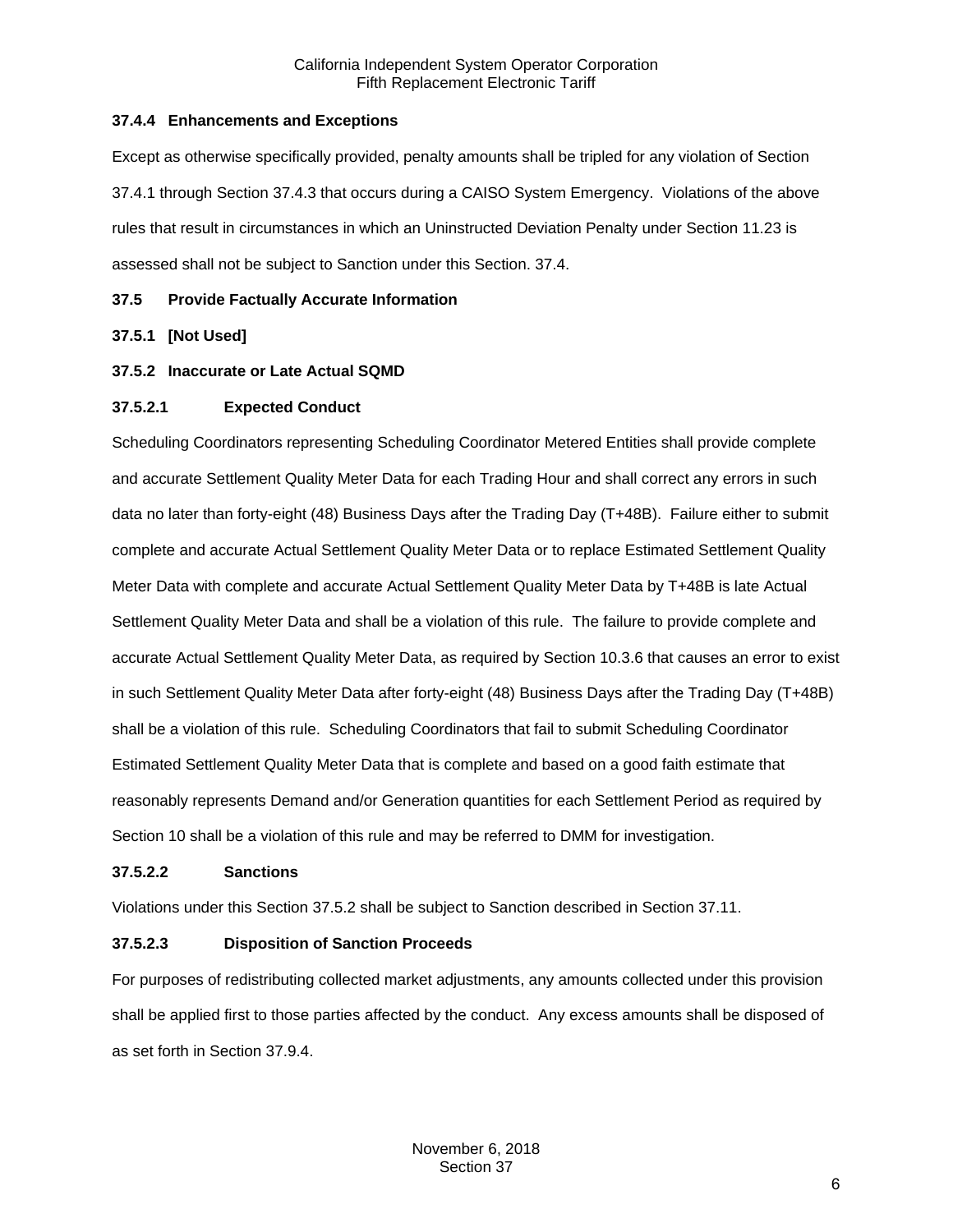# <span id="page-6-0"></span>**37.6 Provide Information Required by CAISO Tariff**

## <span id="page-6-1"></span>**37.6.1 Required Information Generally**

#### **37.6.1.1 Expected Conduct**

Except as provided below in Section 37.6.4 (Review by FERC), all information that is required to be submitted to the CAISO under the CAISO Tariff must be submitted by the specified deadline. For the purposes of this Section 37.6.1.1, the specified deadline is either the deadline established directly in the CAISO Tariff or, where the CAISO Tariff does not establish a specific deadline, by the deadline that the CAISO has authority to establish under the CAISO Tariff.

#### **37.6.1.2 Sanctions**

Except as otherwise provided below, in Section 37.6.2 and Section 37.6.3, the Sanction for a violation of Section 37.6.1.1 shall be \$500 for each day that the required information is late.

#### <span id="page-6-2"></span>**37.6.2 Investigation Information**

## **37.6.2.1 Expected Conduct**

Except as provided below in Section 37.6.4 (Review by FERC), Market Participants must submit information in response to a written request by the CAISO for information requested in the course of an investigation authorized by the CAISO by the deadline established in the request by the CAISO.

## **37.6.2.2 Sanctions**

The Sanction for a violation of Section 37.6.2 shall be as follows: for the first violation in a rolling twelve (12) month period, \$1000/day; for the second violation in a rolling twelve (12) month period, \$2000/day; for the third and subsequent violations in a rolling twelve (12) month period, \$5000/day. For purposes of this subsection, a violation shall be each failure to provide a full response to a written request and the Sanction shall be determined from the date that the response was due until a full response to the request is received.

#### <span id="page-6-3"></span>**37.6.3 Audit Materials**

## **37.6.3.1 Expected Conduct**

Except as provided below in Section 37.6.4 (Review by FERC), Market Participants shall comply with the CAISO's audit and/or test procedures authorized pursuant to Section 10.3.10, and further shall perform and submit an annual self-audit as required by the procedures the ISO establishes pursuant to Section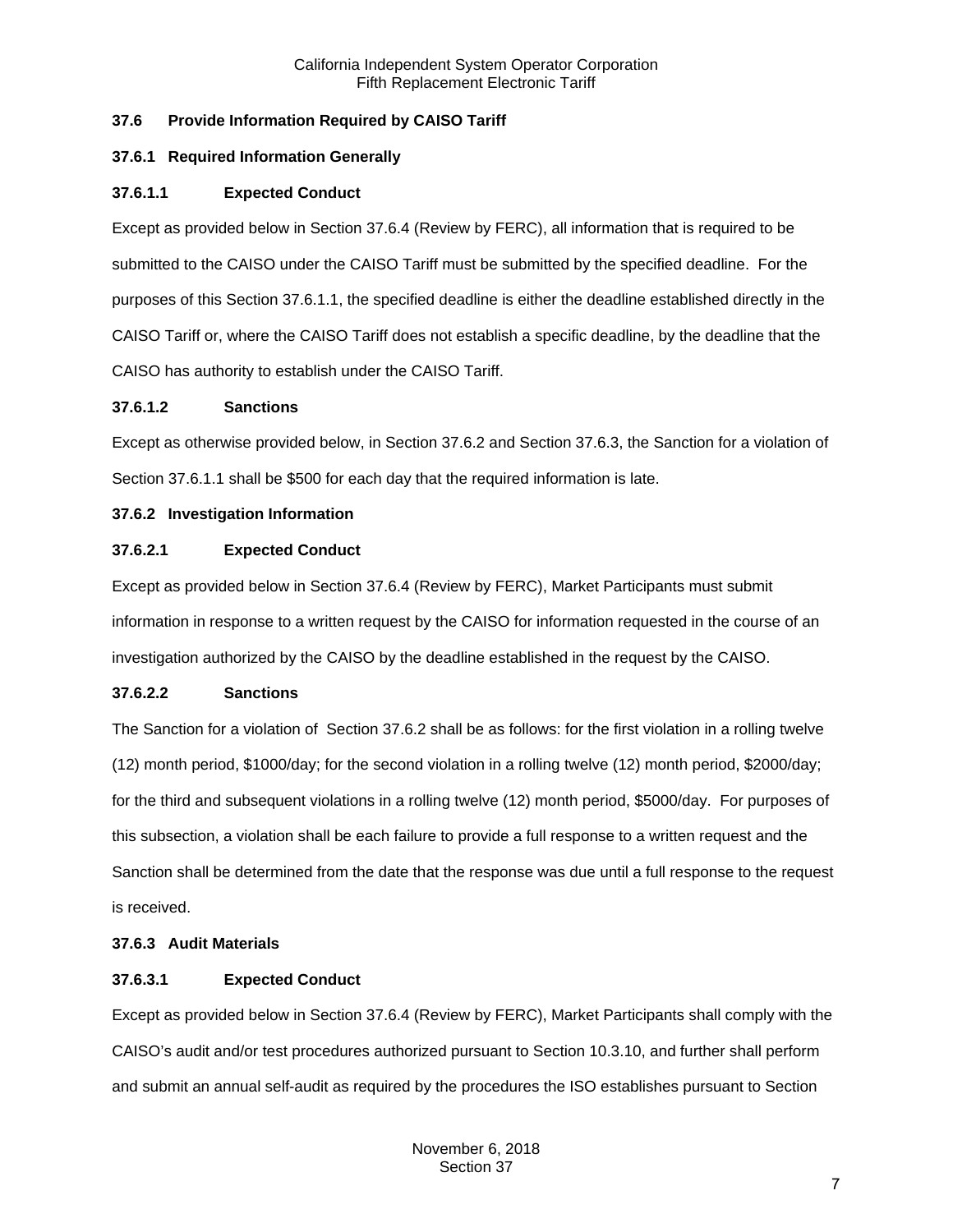10.3.10, including procedures established relating to the deadline for submitting the required audit.

#### **37.6.3.2 Sanctions**

For failure to submit an audit report as required by Section 10.3.10.1, the Sanction shall be \$1000/day until such report is received by the CAISO. For all other violations of this rule the Sanctions shall be as follows: for the first violation in a rolling twelve (12) month period, \$1000/day; for the second violation in a rolling twelve (12) month period, \$2000/day; for the third and subsequent violations in a rolling twelve (12) month period, \$5000/day. For purposes of this subsection, a "violation" shall be each failure to provide all information required under the audit or test, from the date that the information was due until all required information is received by the CAISO.

#### <span id="page-7-0"></span>**37.6.4 Review by FERC**

A Market Participant who objects to an information, audit or test obligation that is enforceable under Section 37.6.1, Section 37.6.2 or Section 37.6.3 above shall have the right immediately (and in all events, no later than the due date for the information) to seek review of the obligation with FERC. In the event that such review is sought, the time for submitting the response or other information to the CAISO shall be tolled until FERC resolves the issue.

<span id="page-7-1"></span>**37.7 [Not Used]**

## <span id="page-7-2"></span>**37.8 Process for Investigation and Enforcement**

#### <span id="page-7-3"></span>**37.8.1 Purpose; Scope**

The provisions of this Section 37.8 set forth the procedures by which the CAISO will independently investigate potential violations of the Rules of Conduct and administer enforcement activities. Except as hereinafter provided the provisions of this section apply to the Rules of Conduct set forth in Sections 37.2 through 37.6.

## <span id="page-7-4"></span>**37.8.2 Referrals to FERC**

Section 37.2.1, Section 37.2.3, Section 37.2.4, and Section 37.3.1 shall be enforced by FERC, in accordance with FERC's rules and procedures. Pursuant to Section 11 of Appendix P, DMM shall refer suspected violations of Section 37.2.1, Section 37.2.3, Section 37.2.4, and Section 37.3.1 to FERC. For violations of this Section 37 that are enforced by FERC, Section 37.8.3, Section 37.8.4, Section 37.8.5, Section 37.8.6, Section 37.8.7, Section 37.8.8, Section 37.8.9, and Section 37.8.10 shall not apply to any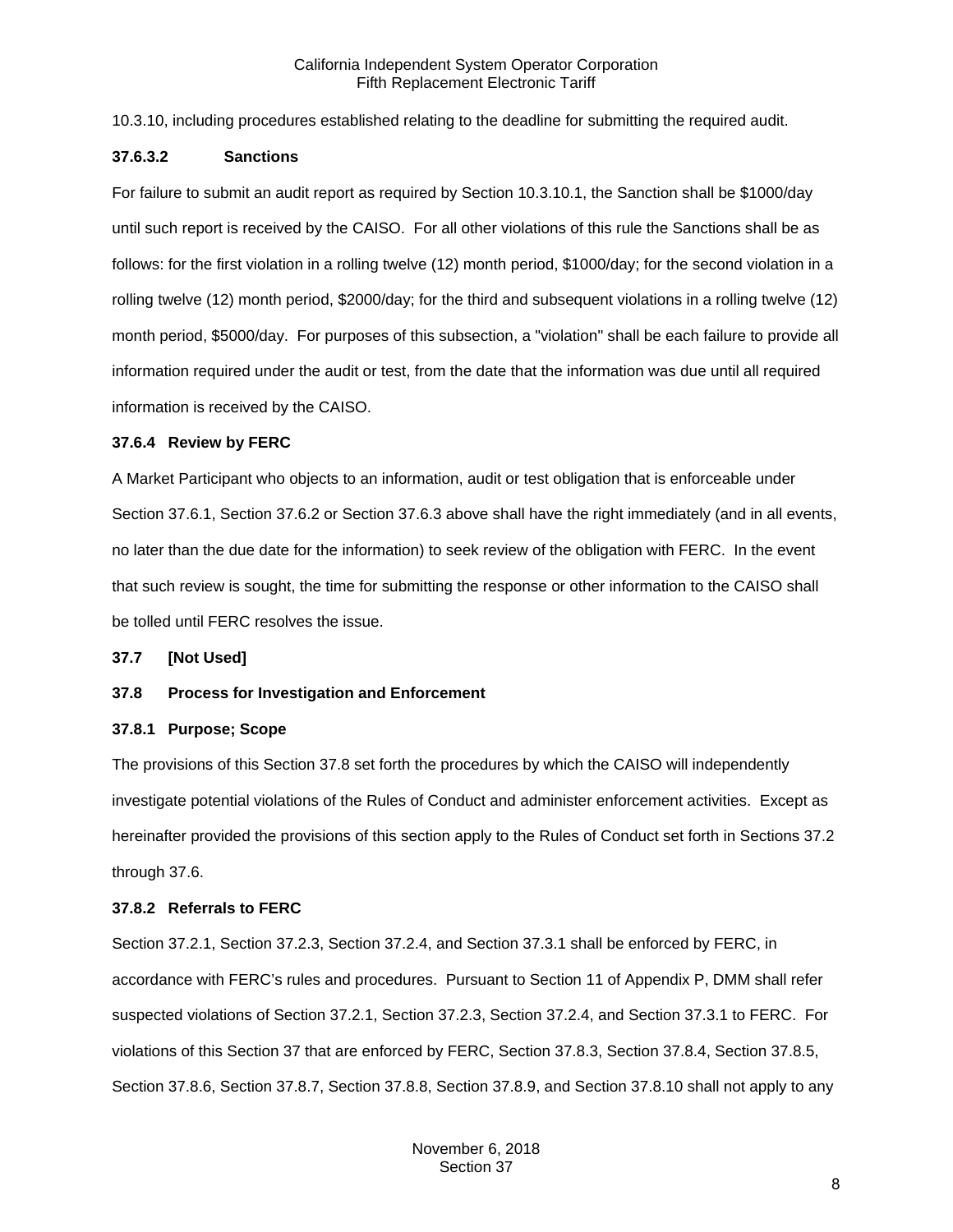investigation DMM may conduct prior to submitting a referral to FERC.

#### <span id="page-8-0"></span>**37.8.3 Investigation**

The CAISO shall conduct a reasonable investigation seeking available facts, data, and other information relevant to the potential Rules of Conduct violation.

## <span id="page-8-1"></span>**37.8.4 Notice**

The CAISO shall provide notice of the investigation in sufficient detail to allow for a meaningful response to the Scheduling Coordinator and, as limited below, to all Market Participants the Scheduling Coordinator represents that are the subject(s) of the investigation. The CAISO shall contact the Market Participant(s) that may be involved, so long as the CAISO has sufficient objective information to identify and verify the role of the Market Participant(s) in the potential Rules of Conduct violation. Such Market Participant(s) will likely have an existing contractual relationship with the CAISO (e.g., UDC, MSS, CAISO Metered Entity, Participating Transmission Owner, Participating Generator, Participating Load, Distributed Energy Resource Provider, or Demand Response Provider).

## <span id="page-8-2"></span>**37.8.5 Opportunity to Present Evidence**

The CAISO shall provide an opportunity to the Market Participant(s) that are the subject(s) of the investigation to present any issues of fact or other information relevant to the potential Rules of Conduct violation being investigated. The CAISO shall consider all such information or data presented.

## <span id="page-8-3"></span>**37.8.6 Results of Investigation**

The CAISO shall notify the Market Participant(s) that are the subject(s) of the investigation of the results of the investigation. The Market Participant(s) shall have thirty (30) days to respond to the findings of the CAISO before the CAISO makes a determination of whether a Sanction is required by this CAISO Tariff.

## <span id="page-8-4"></span>**37.8.7 Statement of Findings and Conclusions**

Where the investigation results in a Sanction, the CAISO shall state its findings and conclusions in writing, and will make such writing available to the Scheduling Coordinator and, as provided in Section 37.8.4, to the Market Participant(s) that are the subject(s) of the investigation.

## <span id="page-8-5"></span>**37.8.8 Officer Representative**

Where an investigation results in a Sanction by the CAISO, the CAISO shall direct its notice of such result to a responsible representative of the Scheduling Coordinator and, as provided in Section 37.8.4, to the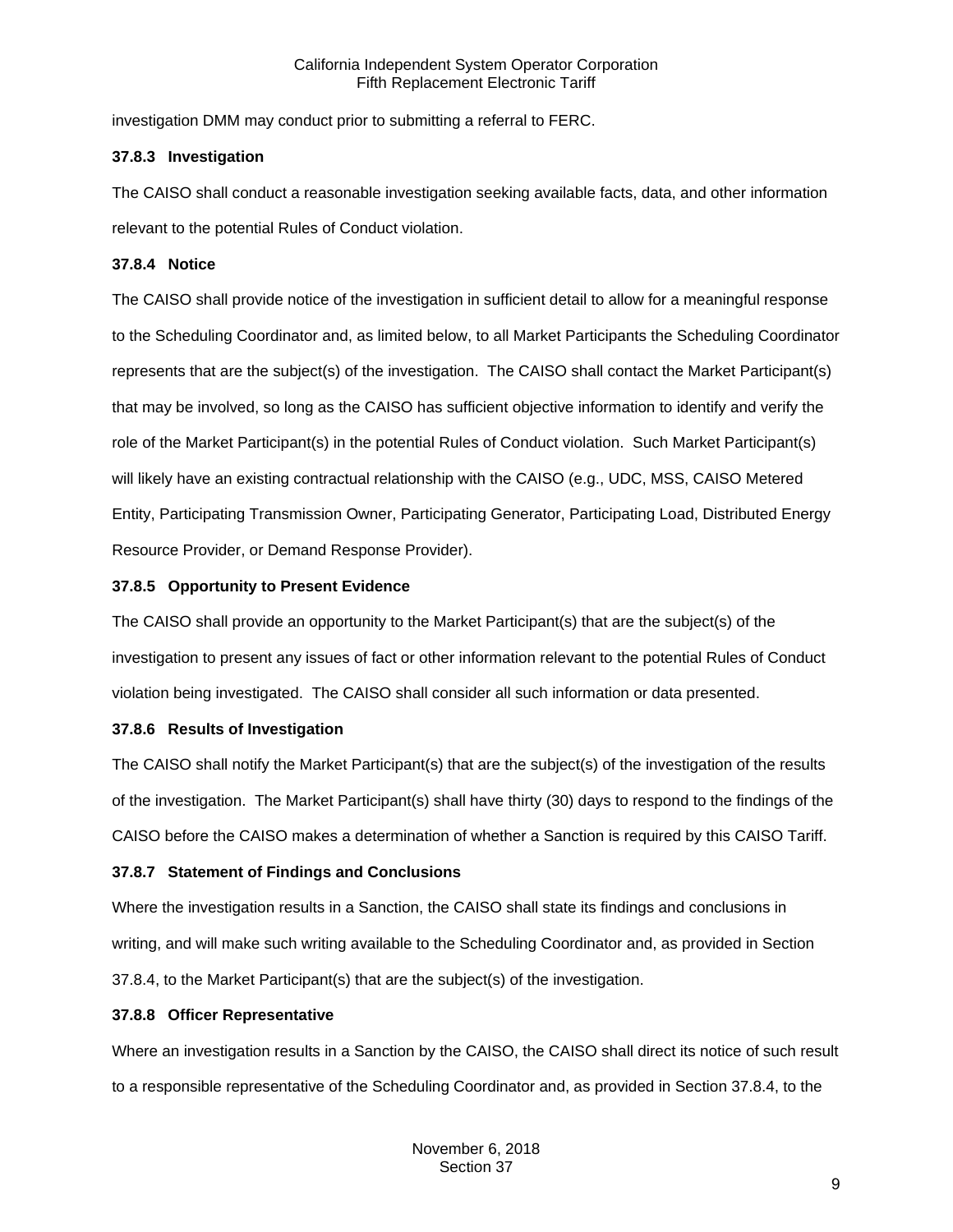Market Participant(s) that are the subject(s) of the investigation at the officer level.

## <span id="page-9-0"></span>**37.8.9 Record of Investigation**

Where an investigation results in a Sanction, the CAISO will maintain a record of the investigation until its decision has been finally reviewed, if review is sought, or until the period for seeking review has expired.

## <span id="page-9-1"></span>**37.8.10 Review of Determination**

A Market Participant that receives a Sanction may obtain immediate review of the CAISO's determination by directly appealing to FERC, in accordance with FERC's rules and procedures. In such case, the applicable Scheduling Coordinator shall also dispute the Recalculation Settlement Statement containing the financial penalty, in accordance with Section 11. The Recalculation Settlement Statement dispute and appeal to FERC must be made in accordance with the timeline for raising disputes specified in Section 11.29.8. The penalty will be tolled until FERC renders its decision on the appeal. The disposition by FERC of such appeal shall be final, and no separate dispute of such Sanction may be initiated under Section 13, except as provided in Section 37.9.3.4. For the purpose of applying the time limitations set forth in Section 37.10.1, a Sanction will be considered assessed when it is included on a Recalculation Settlement Statement, whether or not the CAISO accepts a Scheduling Coordinator's dispute of such Recalculation Settlement Statement pending resolution of an appeal to FERC in accordance with this section or Section 37.9.3.3.

# <span id="page-9-2"></span>**37.9 Administration of Sanctions**

# <span id="page-9-3"></span>**37.9.1 Assessment, Waivers and Adjustments**

Penalty amounts for violation of these Rules of Conduct shall be calculated as specified in Section 37.4.1.2, Section 37.4.2.2, Section 37.4.3.2, Section 37.4.4, Section 37.5.2.2, Section 37.6.1.2, Section 37.6.2.2, and Section 37.6.3.2.

# <span id="page-9-4"></span>**37.9.2 [Not Used]**

- **37.9.2.1 [Not Used]**
- **37.9.2.2 [Not Used]**
- **37.9.2.3 [Not Used]**
- **37.9.2.4 [Not Used]**
- **37.9.2.5 [Not Used]**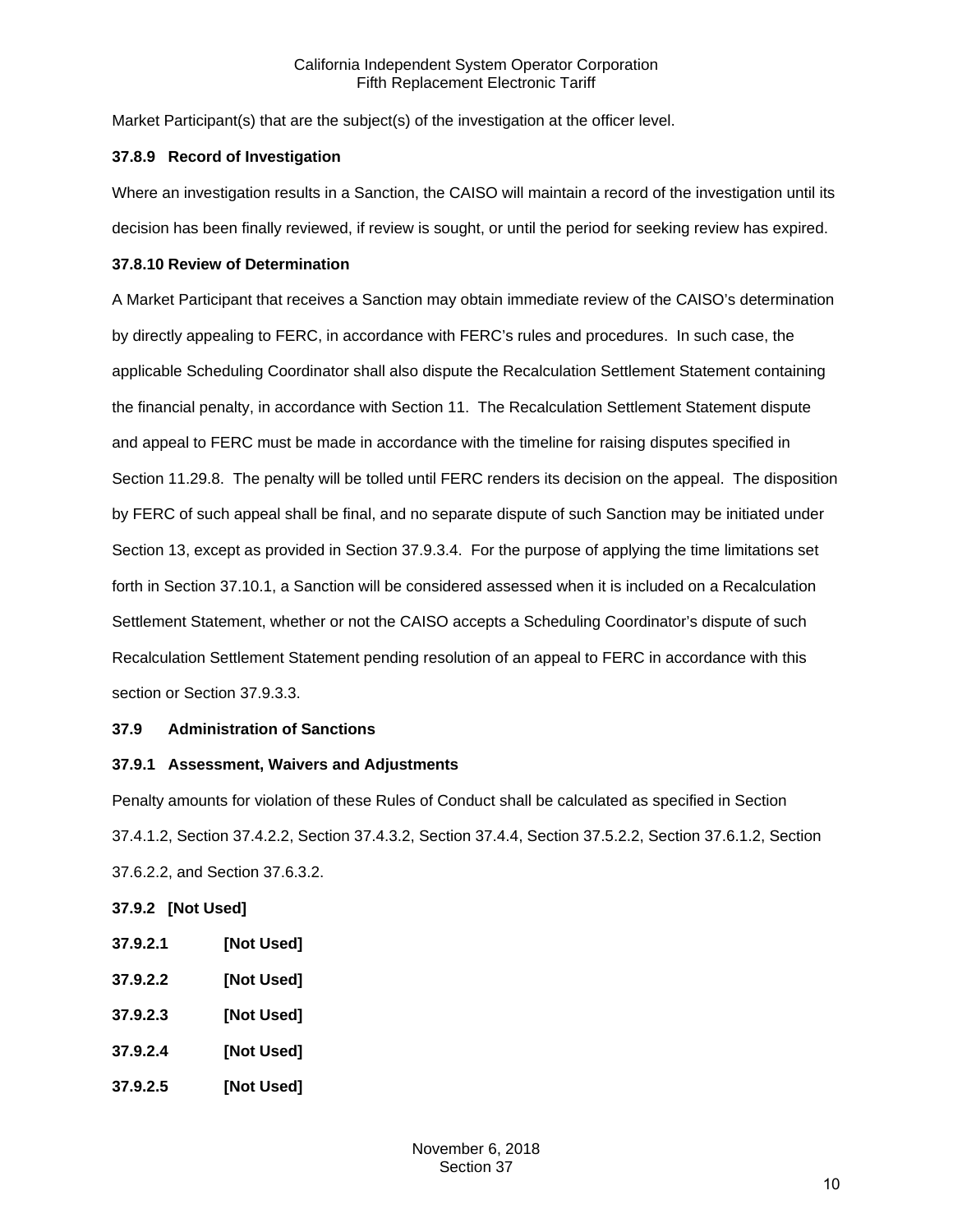## **37.9.2.6 [Not Used]**

#### <span id="page-10-0"></span>**37.9.3 Settlement**

#### **37.9.3.1 Settlement Statements**

The CAISO will administer any penalties issued under this Section 37 through Recalculation Settlement Statements, as relevant, issued to the responsible Scheduling Coordinator by the CAISO. Before invoicing a financial penalty through the Settlement process, the CAISO will provide a description of the penalty to the responsible Scheduling Coordinator and all Market Participants the Scheduling Coordinator represents that are liable for the penalty, when the CAISO has sufficient objective information to identify and verify responsibility of such Market Participants. The description shall include the identity of the Market Participant that committed the violation and the amount of the penalty.

#### **37.9.3.2 Payment**

Except as provided in Section 37.8.10 or Section 37.9.3.3 below, the Scheduling Coordinator shall be obligated to pay all penalty amounts reflected on Settlement Statements to the CAISO pursuant to the CAISO's Settlement process, as set forth in Section 11.

#### **37.9.3.3 Other Responsible Party**

Where a party or parties other than the Scheduling Coordinator is responsible for the conduct giving rise to a penalty reflected on a Settlement Statement, and where the Scheduling Coordinator bears no responsibility for the conduct, such other party or parties ultimately shall be liable for the penalty. Under such circumstances, the Scheduling Coordinator shall use reasonable efforts to obtain payment of the penalty from the responsible party(ies) and to remit such payment to the CAISO in the ordinary course of the Settlement process. In the event that the responsible party(ies) wish to dispute the penalty, or the Scheduling Coordinator otherwise is unable to obtain payment from the responsible parties, the Scheduling Coordinator shall notify the CAISO and dispute the Settlement Statement. The CAISO promptly shall notify FERC. If the CAISO finds that a Market Participant separate from the Scheduling Coordinator that is unable to obtain payment from the responsible party(ies) is solely responsible for a violation, the Scheduling Coordinator that is unable to obtain payment may net its payment of its Invoice amount by the amount of the penalty in question. The CAISO may refuse to offer further service to any responsible party that fails to pay a penalty, unless excused under the terms of the CAISO Tariff, by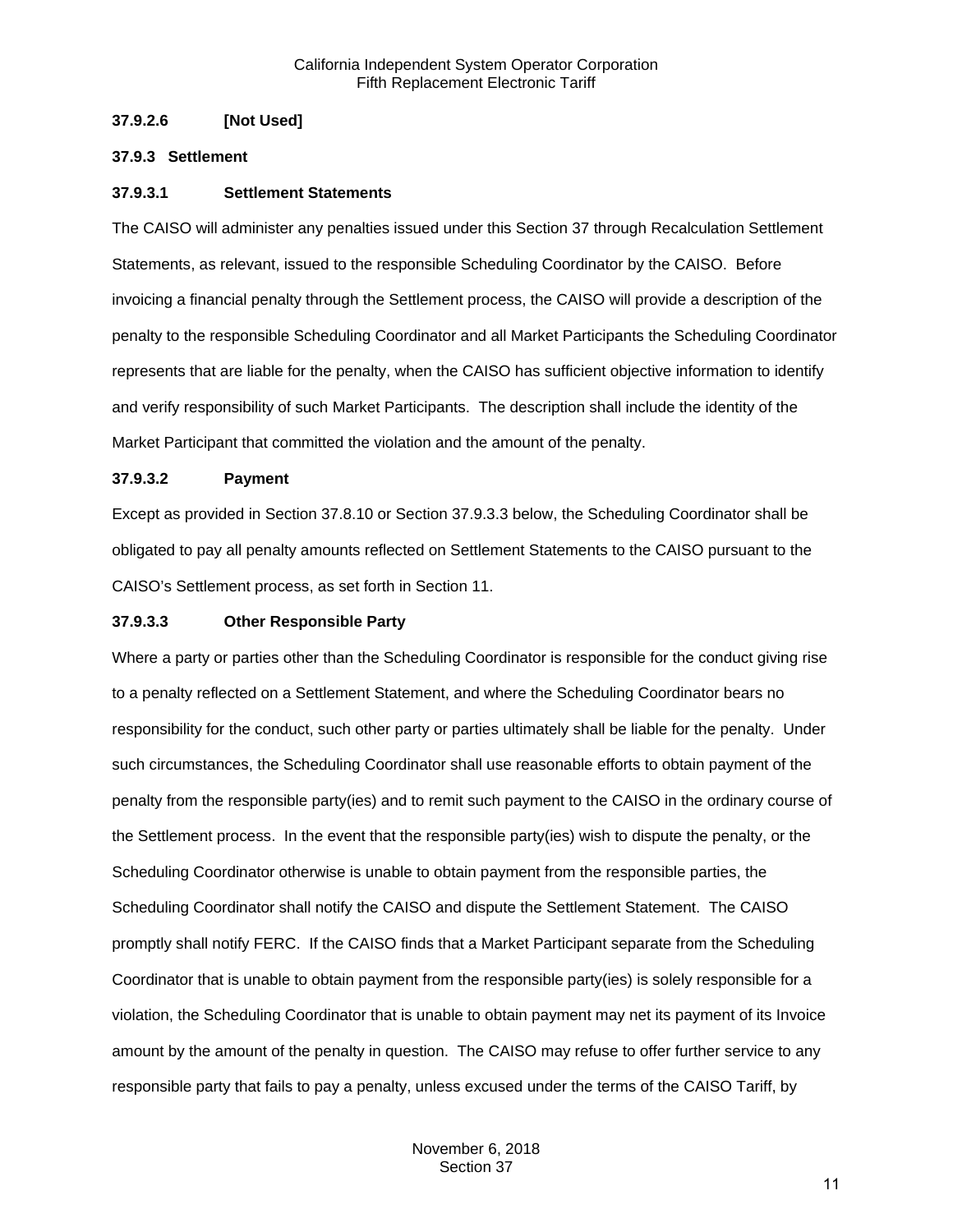providing notice of such refusal to the Scheduling Coordinator. Following such notice, the Scheduling Coordinator shall be liable for any subsequent penalties assessed on account of such responsible party.

# **37.9.3.4 [Not Used]**

# <span id="page-11-0"></span>**37.9.4 Disposition of Proceeds**

The CAISO shall collect penalties assessed pursuant to this Section 37.9 and deposit such amounts in an interest bearing trust account. After the end of each calendar year, the CAISO shall distribute the penalty amounts together with interest earned through payments to Scheduling Coordinators as provided herein. For the purpose of this Section 37.9.4, "eligible Market Participants" shall be those Market Participants that were not assessed a financial penalty pursuant to this Section 37 during the calendar year. Each Scheduling Coordinator that paid GMC during the calendar year will identify, in a manner to be specified by the CAISO, the amount of GMC paid by each Market Participant for whom that Scheduling Coordinator provided service during that calendar year. The total amount assigned to all Market Participants served by that Scheduling Coordinator in such calendar year (including the Scheduling Coordinator itself for services provided on its own behalf), shall equal the total GMC paid by that Scheduling Coordinator.

The CAISO will calculate the payment due each Scheduling Coordinator based on the lesser of the GMC actually paid by all eligible Market Participants represented by that Scheduling Coordinator, or the product of a) the amount in the trust account, including interest, and b) the ratio of the GMC paid by each Scheduling Coordinator for eligible Market Participants, to the total of such amounts paid by all Scheduling Coordinators. Each Scheduling Coordinator is responsible for distributing payments to the eligible Market Participants it represented in proportion to GMC collected from each eligible Market Participant.

Prior to allocating the penalty proceeds, the CAISO will obtain FERC's approval of its determination of eligible Market Participants and their respective shares of the trust account proceeds. If the total amount in the trust account to be so allocated exceeds the total GMC obligation of all eligible Market Participants, then such excess shall be treated in accordance with Section 11.29.9.6.3.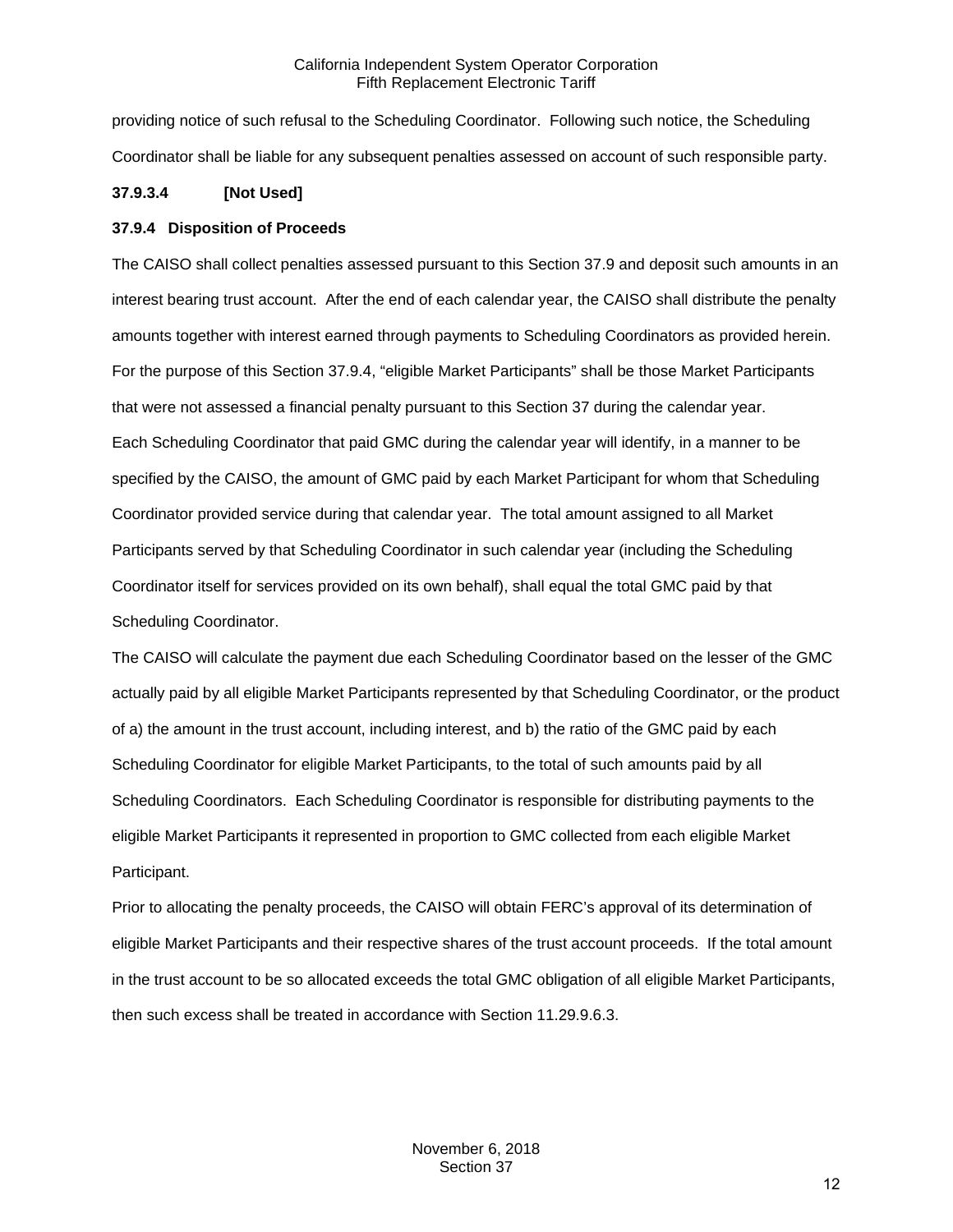#### <span id="page-12-0"></span>**37.10 Miscellaneous**

#### <span id="page-12-1"></span>**37.10.1 Time Limitation**

An investigation of events potentially subject to Sanction by the CAISO under this Section 37 must be commenced within ninety (90) days of discovery of the events. Sanctions may be assessed under this Section 37 up to one year after discovery of the events constituting the violation, but no later than three years after the date of the violation. Nothing in this section shall limit the rights or liabilities of any party under any other provision of applicable laws, regulations or tariff provisions.

#### <span id="page-12-2"></span>**37.10.2 No Limitation on other Rights**

Nothing contained in this Section 37 shall limit the ability of the CAISO to collect information from Market Participants or to establish new provisions pursuant to Section 15.

#### <span id="page-12-3"></span>**37.11 Method for Calculating Penalties**

#### <span id="page-12-4"></span>**37.11.1 Inaccurate or Late Actual SQMD Penalty**

There is no Sanction for the submission of inaccurate or late Actual Settlement Quality Meter Data used for a Recalculation Settlement Statement T+ 12B. However, failure by a Scheduling Coordinator, under a specific SCID, to submit Actual Settlement Quality Meter Data or to replace Estimated Settlement Quality Meter Data with Actual Settlement Quality Meter Data by forty-eight (48) Business Days after the Trading Day (T+48B) for one or more scheduled Resource IDs for a given Trading Day is late Actual Settlement Quality Meter Data and constitutes a Rule of Conduct violation. The Sanction is \$1,000 and the Scheduling Coordinator is required to submit Actual Settlement Quality Meter Data during the period specified in Section 10.3.6.4 for Recalculation Settlement Statement T+9M. Where a Scheduling Coordinator fails to submit Actual Settlement Quality Meter Data or to replace Estimated Settlement Quality Meter Data with Actual Settlement Quality Meter Data by T+48B for one or more scheduled Resource IDs for a given Trading Day and that Scheduling Coordinator also fails to submit Actual Settlement Quality Meter Data during the period specified in Section 10.3.6.3 for Recalculation Settlement Statement T+9M, then the Scheduling Coordinator shall also be levied a Sanction of \$3,000. The submission by a Scheduling Coordinator of Actual Settlement Quality Meter Data that causes an error to exist in such Actual Settlement Quality Meter Data after T+48B shall constitute inaccurate Actual Settlement Quality Meter Data and is a Rule of Conduct violation. The Sanction is \$1,000. All violations